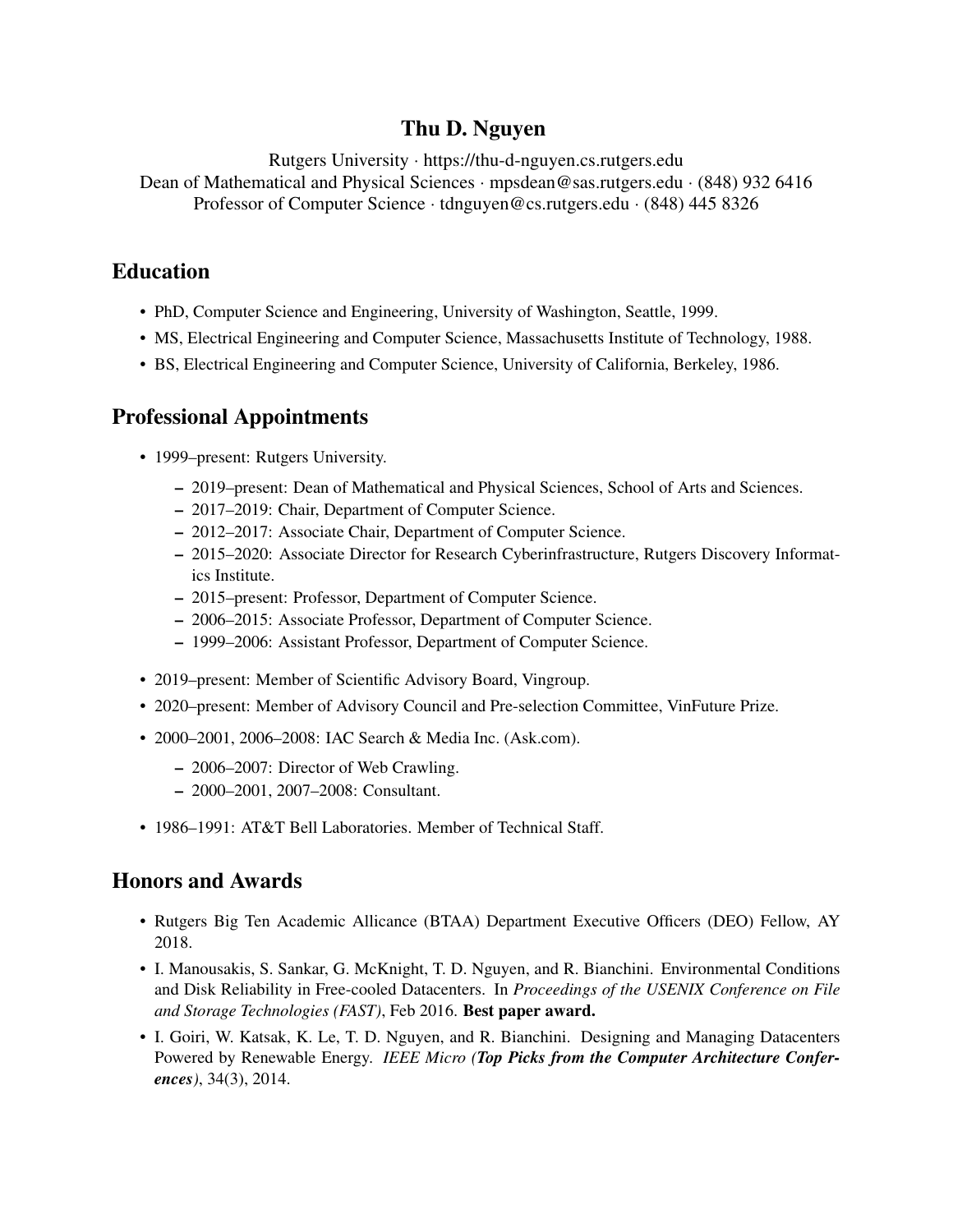- F. M. Cuenca-Acuna, C. Peery, R. P. Martin, and T. D. Nguyen. PlanetP: Using Gossiping to Build Content Addressable Peer-to-Peer Information Sharing Communities. In *Proceedings of the IEEE International Symposium on High Performance Distributed Computing (HPDC)*, June 2003. Republished in *Best Papers from the Last 20 Years of HPDC*, June 2012.
- K. Le, O. Bilgir, R. Bianchini, M. Martonosi, and T. D. Nguyen. Capping the Brown Energy Consumption of Internet Services at Low Cost. In *Proceedings of the International Green Computing Conference (IGCC)*, Aug 2010. Best paper award. *IEEE Sustainable Computing Register* Pick of the Month April 2012.
- NSF Faculty Early Career Development (CAREER) award: Recipe for the Taming of a Chimaera: Toward No-Futz Computing. 2005–2010.
- Faculty of the Year Award for Excellence in Teaching, Computer Science Graduate Student Society of Rutgers University, awarded in two separate years, 2000 and 2002.

## Grants

- PI. Simons Foundation. Junior Faculty Fellows COVID-19 Recovery Hiring in Computer Science, Math, and Physics. Amount \$2,250,000. Duration: 2021–2024.
- Co-PI. Northeastern Center for Inclusive Computing (CIC). Inclusive Computing at Rutgers. Amount \$490,000. Duration: 2020–2022.
- Co-PI. PAWR, LLC (NSF CNS PAWR and the PAWR Industry Consortium). PAWR Platform COS-MOS: Cloud Enhanced Open Software Defined Mobile Wireless Testbed for City-Scale Deployment. Amount: \$6,500,000. Duration: 2018–2021.
- Co-PI. NSF OAC CISE Research Resources. CC\* Integration: Rutgers University Next-Generation Edge Testbed (RU-NET). Amount: \$999,024. Duration: 2019–2021.
- Co-PI. Defense Intelligence Agency. Intelligence Community Centers for Academic Excellence Critical Technology Studies Program at Rutgers. Amount: \$2,000,000. Duration: 2018–2021.
- Co-PI. NSF CISE CNS Special Projects. Addressing Issues of Equity and Engagement in Computer Science (CS) through a Research Practice Partnership: The CS Teaching and Learning Collaboratory. Amount: \$1,000,000. Duration: 2019–2020.
- PI. NSF CISE CNS Computing Research Infrastructure. II-EN: Collaborative Research: Enhancing the Parasol Experimental Testbed for Sustainable Computing. Amount: \$691,713. Duration: 2017– 2020.
	- PI. NSF CISE CNS Computing Research Infrastructure Research Experiences for Teachers: Supplement Opportunity (RET). Amount: \$10,000. Duration: 2017.
- SP. NSF CISE OAC DATANET. CIF21 DIBBs: EI: Virtual Data Collaboratory: A Regional Cyberinfrastructure for Collaborative Data Intensive Science. Amount: \$4,000,000. Duration: 2016–2020.
- Co-PI. NSF EHR DUE Scholarships in Science, Technology, Engineering, and Mathematics, Improving Undergraduate STEM Education. Computer Science Living-Learning Community for Women at Rutgers. Amount: \$249,999.00. Duration: 2015–2019.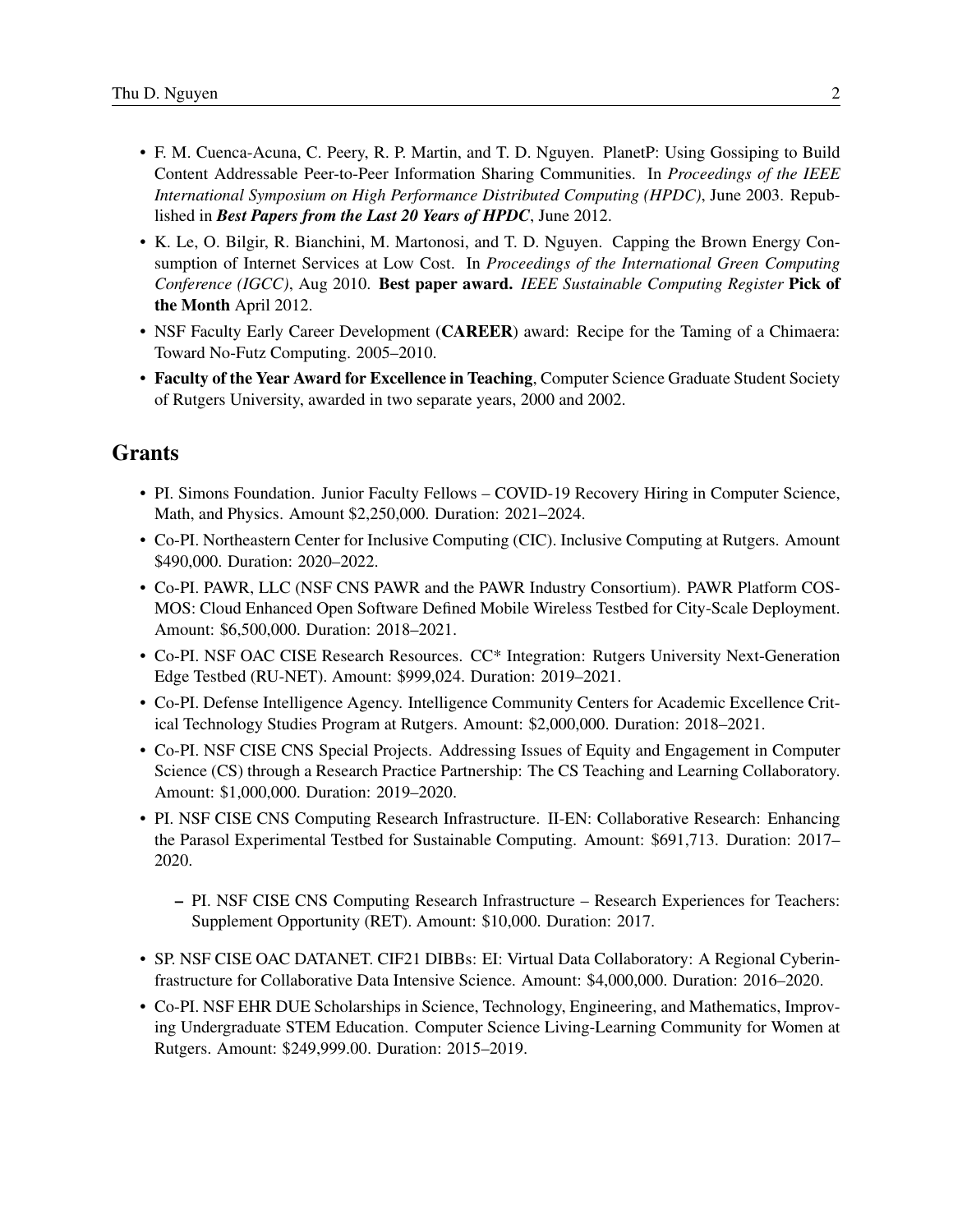- Co-PI. NSF CISE CNS STEM + Computing (STEM+C) Part. The CS Teaching and Learning Collaboratory (CS-TLC): Building Capacity, Rigor, and Equity in Computer Science Education. Amount: \$250,000. Duration: 2018.
- Co-PI. Google. Increasing Scalability and Diversity in the Face of Large Growth in Computer Science Enrollment. Amount: \$693,000. Duration: 2015–2018.
- PI. Microsoft Research Award for the Software Engineering Foundation (SEIF). CoolProvision: Provisioning of Cooling Systems for Datacenters. Amount: \$40,000. Duration: 2014–2015.
- Co-PI. Google Faculty Research Award: Remembrance of Data Past: Using Context in Personal Information Search. Amount: \$62,500. Duration: 2013–2014.
- Co-PI. NSF EHR DGE CyberCorps: Scholarship for Service. Enhancing the Capacity for Information Assurance Education Through Interdisciplinary Collaboration. Amount: \$292,670. Duration: 2012– 2014.
- Co-PI. NSF CISE CNS Computer Systems Research. Scheduling Energy Consumption in Green Datacenters. Amount: \$420,000. Duration: 2011–2014.
- PI. NSF CISE CNS Computer Systems Research. Operator Proof Systems Management. Amount \$498,596. Duration: 2009–2013.
- PI. NSF CISE CNS Advanced Network Infrastructure and Research, Networking Technology and System. Recipe for the Taming of a Chimaera: Toward No-Futz Computing. Amount:\$400,000. Duration: 2005–2010. CAREER Award.
- PI. NSF CISE CNS Computer Systems Research. Guiding and Validating Operator Behavior in Internet Services. Amount: \$600,000. Duration: 2005–2008.
- Co-PI. NSF CISE CNS Major Research Instrumentation. Multisensory Human Interaction Measurement and Synthesis for Computer Graphics and Interactive Virtual Environments. Amount: \$259,598. Duration: 2002–2005.
- PI. NSF CISE CNS Next Generation Software. System and Compiler Support for Component-Based Construction of Scalable Internet Services. Amount: \$539,370. Duration: 2001–2004.
- Co-PI. New Jersey Commission on Science and Technology. Software Engineering on Distributed Computing. Amount: \$2,063,907. Duration: 2001–2005.
- PI. Panasonic Technologies, Inc. Securing Peer-to-Peer Networked Systems. Amount: \$50,000. Duration: 2001–2002.
- PI. NSF CISE EIA Research Resources. System Support for Scalable, Fault-Tolerant Computing and Services on PC Clusters. Amount: \$144,510. Duration: 2000–2003.
- Co-PI. USENIX. High-Performance Fault-Tolerant Distributed Shared-Memory for Linux-based PC Clusters. Amount: \$44,000. Duration: 1999–2000.

### Publications

- G. Haldeman, A. Tjang, M. Babes-Vroman, and T. D. Nguyen. CSF2: Formative Feedback in Autograding. *ACM Transactions on Computing Education (TOCE)*. To appear
- S. Muller, M. Babes-Vroman, M. Emenike, and T. D. Nguyen. Exploring Novice Programmers' Homework Practices: Initial Observations of Information Seeking Behaviors. In *Proceedings of the ACM Technical Symposium on Computer Science Education (SIGCSE)*, March 2020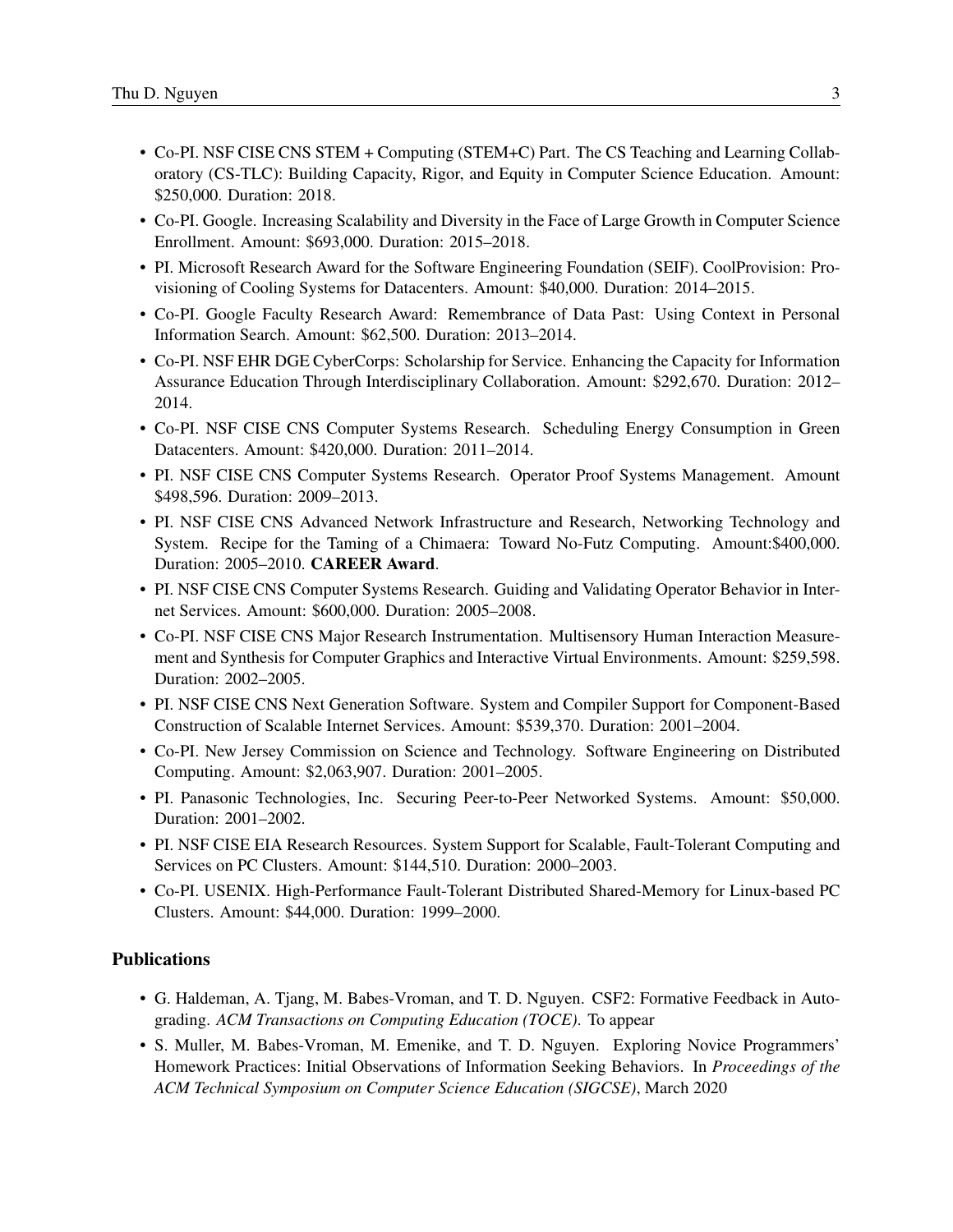- D. Vianna, V. Kalokyri, A. Borgida, A. Marian, and T. D. Nguyen. Searching Heterogeneous Personal Digital Traces. In *Proceedings of the Annual Meeting of the Association for Information Science and Technology (ASIS&T)*, Oct. 2019
- G. Hu, S. Rigo, D. Zhang, and T. D. Nguyen. Approximation with Error Bounds in Spark. In *Proceedings of the IEEE International Symposium on the Modeling, Analysis, and Simulation of Computer and Telecommunication Systems (MASCOTS)*, Oct. 2019
- W. Katsak, H. Nguyen, K. Nagaraja, J. Halen, N. Radia, and T. D. Nguyen. Catalyst : A Cloud-based Media Processing Framework. In *Proceedings of the IEEE International Conference on Distributed Computing Systems (ICDCS), Workshop on Data Science*, jul 2019
- R. Wright, S. Nadler, T. D. Nguyen, C. S. Gomez, and H. Wright. Computer Science Living-Learning Community for Women at Rutgers. In *Proceedings of the ACM Technical Symposium on Computer Science Education (SIGCSE)*, Feb 2019
- I. Manousakis, R. Bianchini, I. Goiri, S. Rigo, and T. D. Nguyen. Uncertainty Propagation in Data Processing Systems. In *Proceedings of the ACM Symposium on Cloud Computing (SoCC)*, Oct 2018
- G. Haldeman, A. Tjang, M. Babes-Vroman, S. Bartos, J. Shah, D. Yucht, and T. D. Nguyen. Providing Meaningful Feedback for Autograding of Programming Assignments. In *Proceedings of the ACM Technical Symposium on Computer Science Education (SIGCSE)*, Feb 2018.
- M. E. Haque, Y. He, S. Elnikety, T. D. Nguyen, R. Bianchini, and K. S. McKinley. Exploiting Heterogeneity for Tail Latency and Energy Efficiency. In *Proceedings of the IEEE/ACM International Symposium on Microarchitecture (MICRO)*, Oct 2017.
- M. Babes-Vroman, I. Juniewicz, B. Lucarelli, N. Fox, G. Haldeman, A. Mehta, R. Choksi, T. D. Nguyen, and A. Tjang. Exploring Gender Diversity in CS at a Large Public R1 Research University. In *Proceedings of the ACM Technical Symposium on Computer Science Education (SIGCSE)*, March 2017.
- I. Manousakis, S. Sankar, G. McKnight, T. D. Nguyen, and R. Bianchini. Environmental Conditions and Disk Reliability in Free-cooled Datacenters. In *Proceedings of the USENIX Conference on File and Storage Technologies (FAST)*, Feb 2016. Best paper award.
- W. Katsak, I. Goiri, R. Bianchini, and T. D. Nguyen. GreenCassandra: Using Renewable Energy in Distributed Structured Storage Systems. In *Proceedings of the International Green and Sustainable Computing Conference (IGSC)*, Dec 2015.
- X. Wang, D. K. Chandrashekhara, M. E. Haque, I. Goiri, R. Bianchini, and T. D. Nguyen. Grid-Aware Placement of Datacenters and Wind Farms. In *Proceedings of the International Green and Sustainable Computing Conference (IGSC)*, Dec 2015.
- I. Manousakis, I. Goiri, S. Sankar, T. D. Nguyen, and R. Bianchini. CoolProvision: Underprovisioning Datacenter Cooling. In *Proceedings of the ACM Symposium on Cloud Computing (SoCC)*, Aug 2015.
- M. E. Haque, I. Goiri, R. Bianchini, and T. D. Nguyen. GreenPar: Scheduling Parallel High Performance Applications in Green Datacenters. In *Proceedings of the International Conference on Supercomputing (ICS)*, June 2015.
- I. Goiri, R. Bianchini, S. Nagarakatte, and T. D. Nguyen. ApproxHadoop: Bringing Approximations to MapReduce Frameworks. In *Proceedings of the International Conference on Architectural Support for Programming Languages and Operating Systems (ASPLOS)*, March 2015.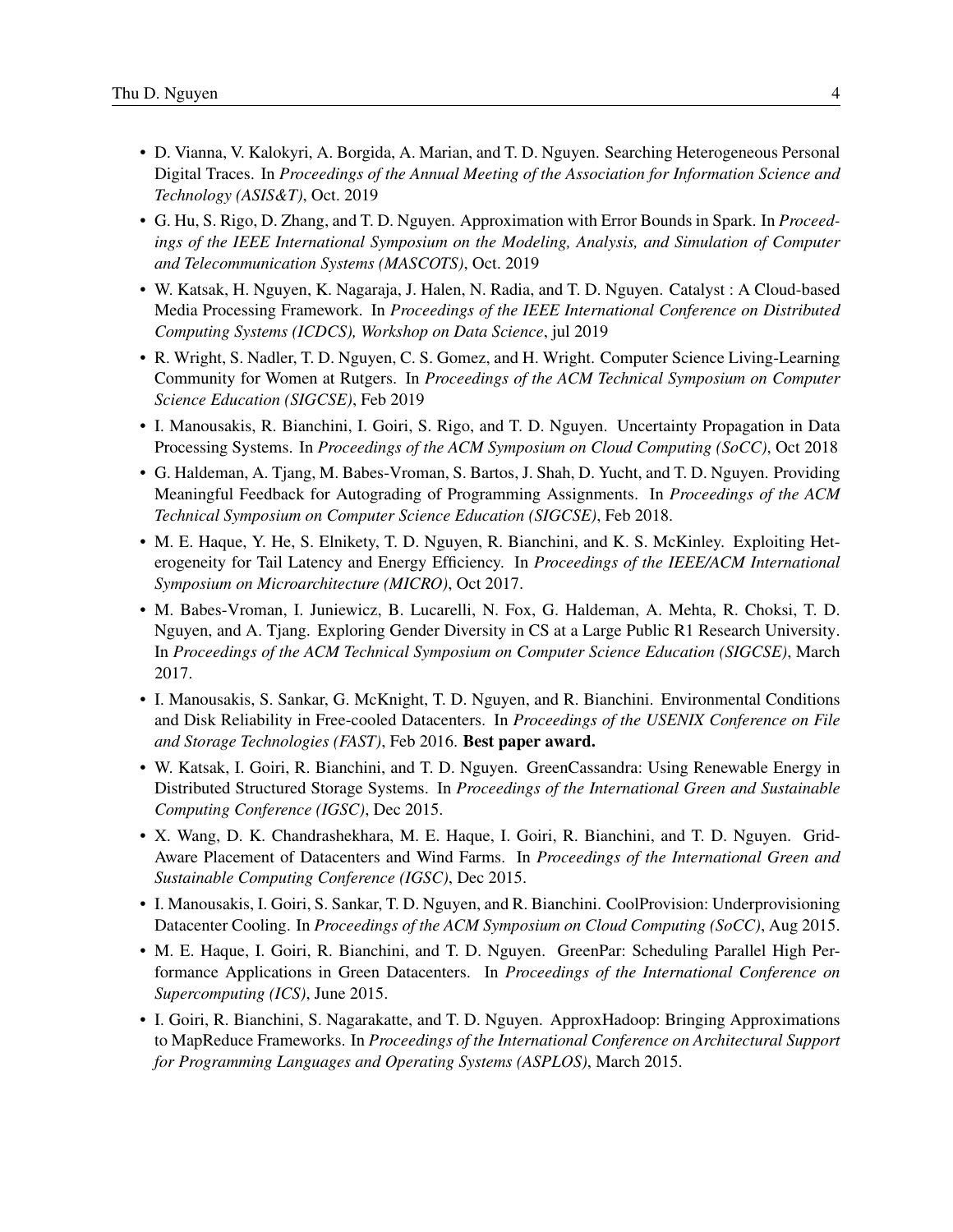- I. Goiri, T. D. Nguyen, and R. Bianchini. CoolAir: Temperature- and Variation-Aware Management for Free-Cooled Datacenters. In *Proceedings of the International Conference on Architectural Support for Programming Languages and Operating Systems (ASPLOS)*, March 2015.
- I. Goiri, M. E. Haque, K. Le, R. Beauchea, T. D. Nguyen, J. Guitart, J. Torres, and R. Bianchini. Matching Renewable Energy Supply and Demand in Green Datacenters. *Ad Hoc Networks*, 25(Part B), Feb 2015.
- J. Berral, I. Goiri, T. D. Nguyen, R. Gavalda, J. Torres, and R. Bianchini. Building Green Cloud Services at Low Cost. In *Proceedings of the International Conference on Distributed Computing Systems (ICDCS)*, July 2014.
- I. Goiri, W. Katsak, K. Le, T. D. Nguyen, and R. Bianchini. Designing and Managing Datacenters Powered by Renewable Energy. *IEEE Micro (Top Picks from the Computer Architecture Conferences)*, 34(3), 2014.
- D. Vianna, A.-M. Yong, C. Xia, A. Marian, and T. D. Nguyen. A Tool for Personal Data Extraction. In *Proceedings of the International Workshop on Information Integration on the Web (IIWeb)*, March 2014.
- M. E. Haque, K. Le, I. Goiri, R. Bianchini, and T. D. Nguyen. Providing Green SLAs in High Performance Computing Clouds. In *Proceedings of the International Green Computing Conference (IGCC)*, June 2013.
- C. Li, I. Goiri, A. Bhattacharjee, R. Bianchini, and T. D. Nguyen. Quantifying and Improving I/O Predictability in Virtualized Systems. In *Proceedings of the IEEE/ACM International Symposium on Quality of Service (IWQoS)*, June 2013.
- I. Goiri, W. Katsak, K. Le, T. D. Nguyen, and R. Bianchini. Parasol and GreenSwitch: Managing Datacenters Powered by Renewable Energy. In *Proceedings of the Symposium on Architectural Support for Programming Languages and Operating Systems (ASPLOS)*, March 2013.
- M. Etinski, M. Martonosi, K. Le, R. Bianchini, and T. D. Nguyen. Optimizing the Use of Request Distribution and Stored Energy for Cost Reduction in Multi-Site Internet Services. In *Proceedings of the IFIP Conference on Sustainable Internet and ICT (SustainIT)*, Oct 2012.
- T. Vu, A. Baid, Y. Zhang, T. D. Nguyen, J. Fukuyama, R. P. Martin, and D. Raychaudhuri. DMap: A Shared Hosting Scheme for Dynamic Identifier to Locator Mappings in the Global Internet. In *Proceedings of the International Conference on Distributed Computing Systems (ICDCS)*, June 2012.
- F. M. Cuenca-Acuna, C. Peery, R. P. Martin, and T. D. Nguyen. PlanetP: Using Gossiping to Build Content Addressable Peer-to-Peer Information Sharing Communities. In *Proceedings of the IEEE International Symposium on High Performance Distributed Computing (HPDC)*, June 2003. Republished in *Best Papers from the Last 20 Years of HPDC*, June 2012.
- I. Goiri, K. Le, T. D. Nguyen, J. Guitart, J. Torres, and R. Bianchini. GreenHadoop: Leveraging Green Energy in Data-Processing Frameworks. In *Proceedings of the Eurosys Conference*, April 2012.
- W. Wang, C. Peery, A. Marian, and T. D. Nguyen. Efficient Multi-dimensional Fuzzy Search for Personal Information Management Systems. *IEEE Transactions on Knowledge and Data Engineering (TKDE)*, 24(9), 2012.
- K. Le, J. Zhang, J. Meng, R. Bianchini, Y. Jaluria, and T. D. Nguyen. Reducing Electricity Cost Through Virtual Machine Placement in High Performance Computing Clouds. In *Proceedings of the Supercomputing Conference (SC)*, Nov 2011.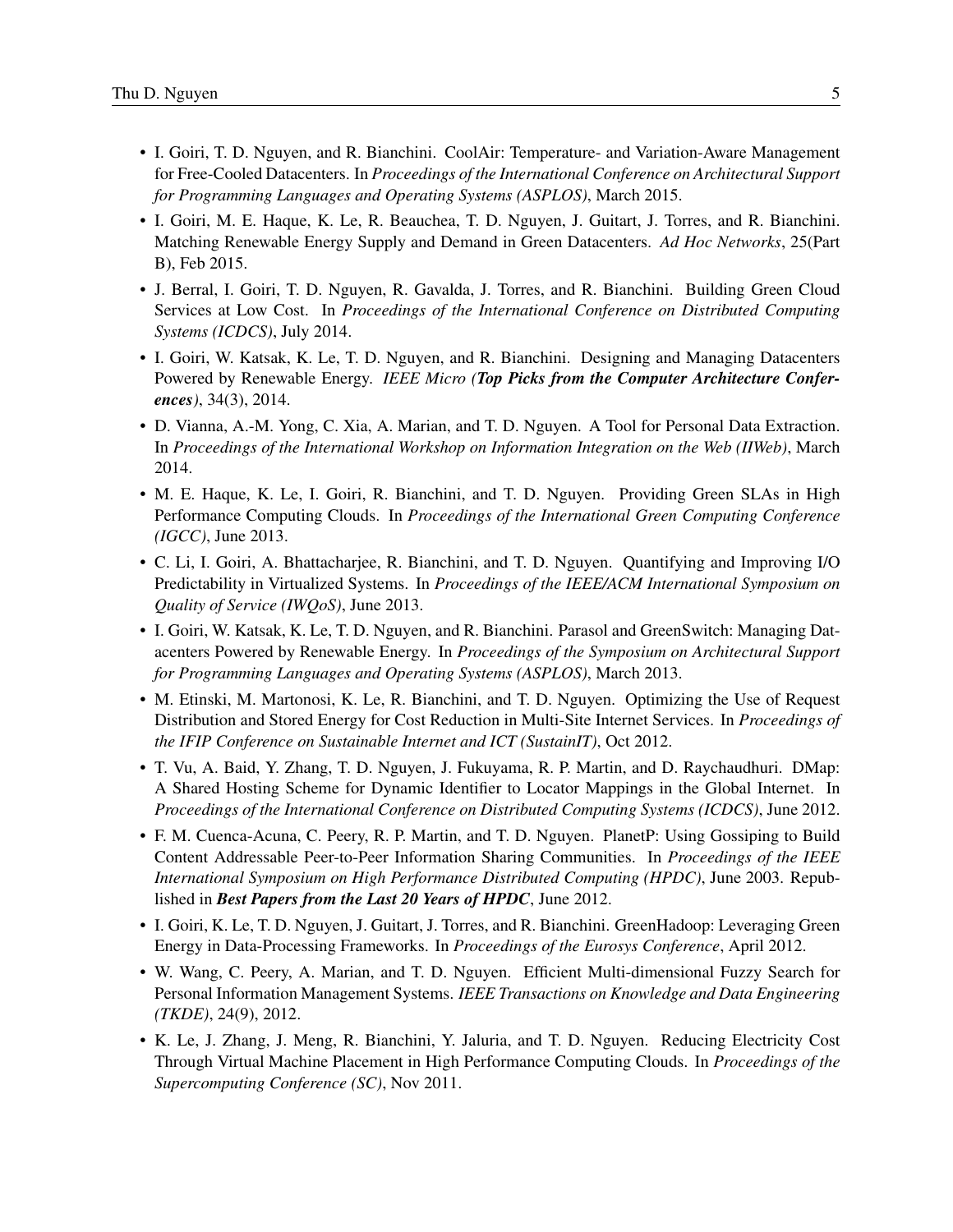- I. Goiri, K. Le, M. E. Haque, R. Beauchea, T. D. Nguyen, J. Guitart, J. Torres, and R. Bianchini. GreenSlot : Scheduling Energy Consumption in Green Datacenters. In *Proceedings of the Supercomputing Conference (SC)*, Nov 2011.
- W. Wang, A. Marian, and T. D. Nguyen. Unified Structure and Content Search for Personal Information Management Systems. In *Proceedings of the International Conference on Extending Database Technology (EDBT)*, March 2011.
- W. Zheng, R. Bianchini, and T. D. Nguyen. MassConf: Automatic Configuration Tuning By Leveraging User Community Information. In *Proceedings of the ACM/SPEC International Conference on Performance Engineering (ICPE)*, March 2011.
- K. Le, O. Bilgir, R. Bianchini, M. Martonosi, and T. D. Nguyen. Capping the Brown Energy Consumption of Internet Services at Low Cost. In *Proceedings of the International Green Computing Conference (IGCC)*, Aug 2010. Best paper award. *IEEE Sustainable Computing Register* Pick of the Month April 2012.
- F. Oliveira, A. Tjang, R. Bianchini, R. P. Martin, and T. D. Nguyen. Barricade: Defending Systems Against Operator Mistakes. In *Proceedings of the Eurosys Conference*, April 2010.
- K. Le, R. Bianchini, M. Martonosi, and T. D. Nguyen. Cost- and Energy-Aware Load Distribution Across Data Centers. In *Proceedings of the Workshop on Power Aware Computing and Systems (HotPower)*, Oct 2009.
- A. Tjang, F. Oliveira, R. Bianchini, R. P. Martin, and T. D. Nguyen. Model-Based Validation for Internet Services. In *Proceedings of the IEEE International Symposium on Reliable Distributed Systems (SRDS)*, Sept 2009.
- C. Peery, W. Wang, A. Marian, and T. D. Nguyen. Fuzzy Multi-Dimensional Search in the Wayfinder File System. In *Proceedings of the International Conference on Data Engineering (ICDE) – Demo Track*, April 2008.
- C. Peery, W. Wang, A. Marian, and T. D. Nguyen. Multi-Dimensional Search for Personal Information Management Systems. In *Proceedings of the International Conference on Extending Database Technology (EDBT)*, March 2008.
- K. Le, R. Bianchini, and T. D. Nguyen. A Cost-Effective Distributed File Service with QoS Guarantees. In *Proceedings of the ACM/IFIP/USENIX 2007 International Conference on Middleware*, Nov 2007.
- W. Zheng, R. Bianchini, and T. D. Nguyen. Automatic Configuration of Internet Services. In *Proceedings of the Eurosys Conference*, March 2007.
- C. Peery, F. M. Cuenca-Acuna, and T. D. Nguyen. Reducing the Availability Management Overheads of Federated Content Sharing Systems. In *Proceedings of the IEEE International Symposium on Reliable Distributed Systems (SRDS)*, Oct 2006.
- A. Tjang, F. Oliveira, R. P. Martin, and T. D. Nguyen. A : An Assertion Language for Distributed Systems. In *Proceedings of the Workshop on Linguistic Support for Modern Operating Systems (PLOS)*, Oct 2006.
- F. Oliveira, K. Nagaraja, R. Bachwani, R. Bianchini, R. P. Martin, and T. D. Nguyen. Understanding and Validating Database System Administration. In *Proceedings of the USENIX Annual Technical Conference (ATC)*, May 2006.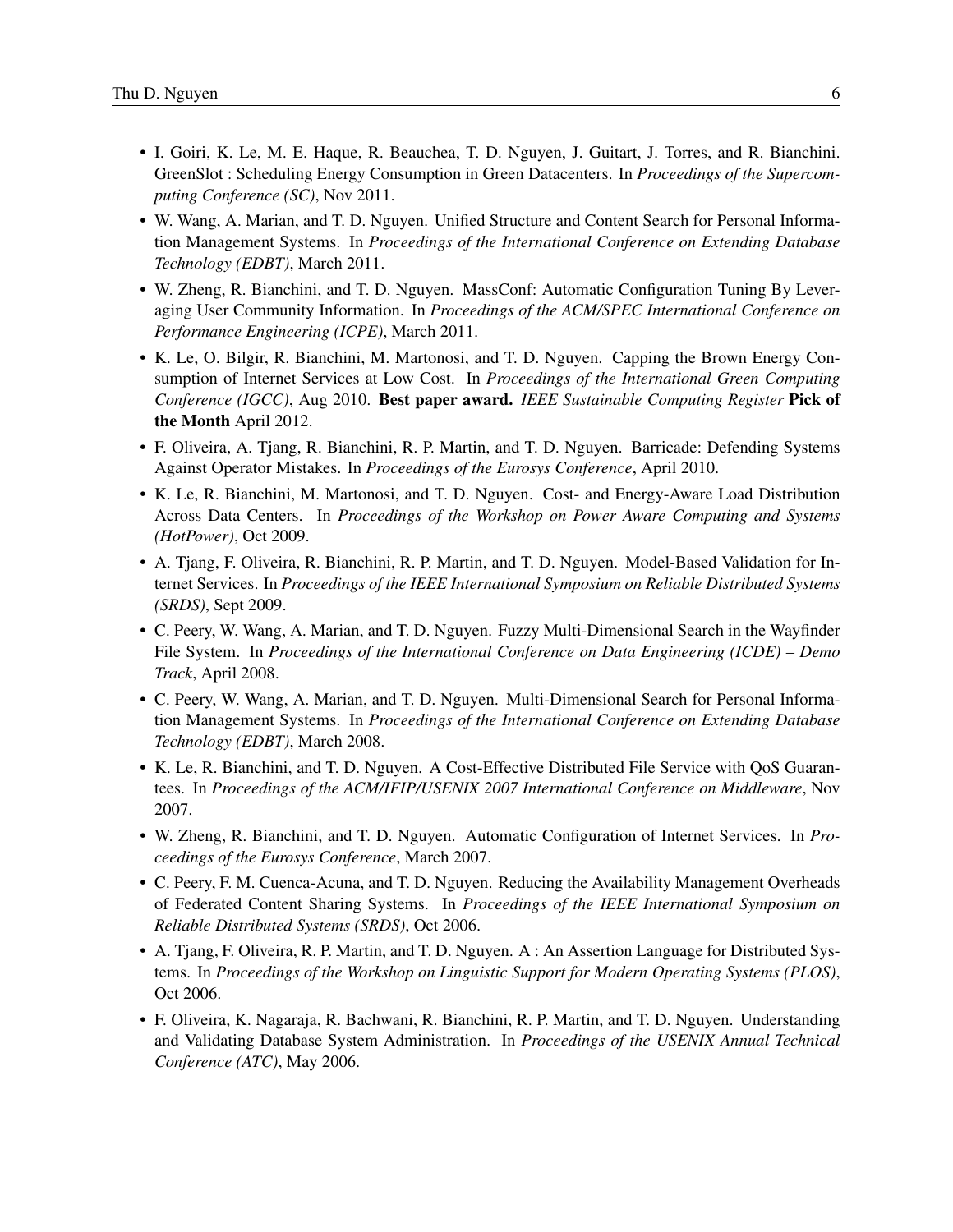- T. Phan, Z. He, and T. D. Nguyen. Using Firewalls to Enforce Enterprise-Wide Policies over Standard Client-Server Interactions. *Journal of Computers*, 1(1), 2006.
- Z. He, T. Phan, and T. D. Nguyen. Enforcing Enterprise-wide Policies Over Standard Client-Server Interactions. In *Proceedings of the IEEE International Symposium on Reliable Distributed Systems (SRDS)*, Oct 2005.
- R. Bianchini, R. P. Martin, K. Nagaraja, T. D. Nguyen, and F. Oliveira. Human-Aware Computer System Design. In *Proceedings of the Workshop on Hot Topics in Operating Systems (HotOS)*, June 2005.
- Y. Coady, R. Cox, J. DeTreville, P. Druschel, J. Hellerstein, A. Hume, K. Keeton, T. D. Nguyen, C. Small, L. Stein, and A. Warfield. Falling off the Cliff: When Systems Go Nonlinear. In *Proceedings of the Workshop on Hot Topics in Operating Systems (HotOS)*, June 2005.
- K. Nagaraja, G. Gama, R. Bianchini, R. P. Martin, M. J. Wagner, and T. D. Nguyen. Quantifying the Performability of Cluster-Based Services. *IEEE Transactions on Parallel and Distributed Systems*, 16(5), 2005.
- K. Nagaraja, F. Oliveira, R. Bianchini, R. P. Martin, and T. D. Nguyen. Understanding and Dealing with Operator Mistakes in Internet Services. In *Proceedings of the USENIX Symposium on Operating Systems Design and Implementation (OSDI)*, Dec 2004.
- F. M. Cuenca-Acuna and T. D. Nguyen. Self-Managing Federated Services. In *Proceedings of the IEEE International Symposium on Reliable Distributed Systems (SRDS)*, Oct 2004.
- G. Gama, K. Nagaraja, R. Bianchini, R. P. Martin, M. J. Wagner, and T. D. Nguyen. State Maintenance and its Impact on the Performability of Multi-tiered Internet Services. In *Proceedings of the IEEE International Symposium on Reliable Distributed Systems (SRDS)*, Oct 2004.
- X. Li, T. D. Nguyen, and R. P. Martin. Using Adaptive Range Control to Maximize 1-Hop Broadcast Coverage in Dense Wireless Networks. In *Proceedings of the IEEE International Conference on Sensor and Ad hoc Communications and Networks (SECON)*, Oct 2004.
- C. Peery, F. M. Cuenca-Acuna, R. P. Martin, and T. D. Nguyen. Wayfinder: Navigating and Sharing Information in a Decentralized World. In *Proceedings of the International Workshop on Databases, Information Systems and Peer-to-Peer Computing (DBISP2P)*, Aug 2004.
- X. Li, T. D. Nguyen, and R. P. Martin. An Analytic Model Predicting the Optimal Range for Maximizing 1-Hop Broadcast Coverage in Dense Wireless Networks. In *Proceedings of the Conference on Ad-Hoc, Mobile, and Wireless Networks*, July 2004.
- M. Ionescu, N. Minsky, and T. D. Nguyen. Enforcement of Communal Policies for P2P Systems. In R. De Nicola, G. Ferrari, and G. Meredith, editors, *Coordination Models and Languages, Lecture Notes in Computer Science*, volume 2949. Springer, Feb 2004.
- K. Nagaraja, N. Krishnan, R. Bianchini, R. P. Martin, and T. D. Nguyen. Quantifying and Improving the Availability of High-Performance Cluster-Based Internet Services. In *Proceedings of the Supercomputing Conference (SC)*, Nov 2003.
- F. M. Cuenca-Acuna, R. P. Martin, and T. D. Nguyen. Autonomous Replication for High Availability in Unstructured P2P Systems. In *Proceedings of the IEEE International Symposium on Reliable Distributed Systems (SRDS)*, Oct 2003.
- F. M. Cuenca-Acuna, C. Peery, R. P. Martin, and T. D. Nguyen. PlanetP: Using Gossiping to Build Content Addressable Peer-to-Peer Information Sharing Communities. In *Proceedings of the IEEE International Symposium on High Performance Distributed Computing (HPDC)*, June 2003.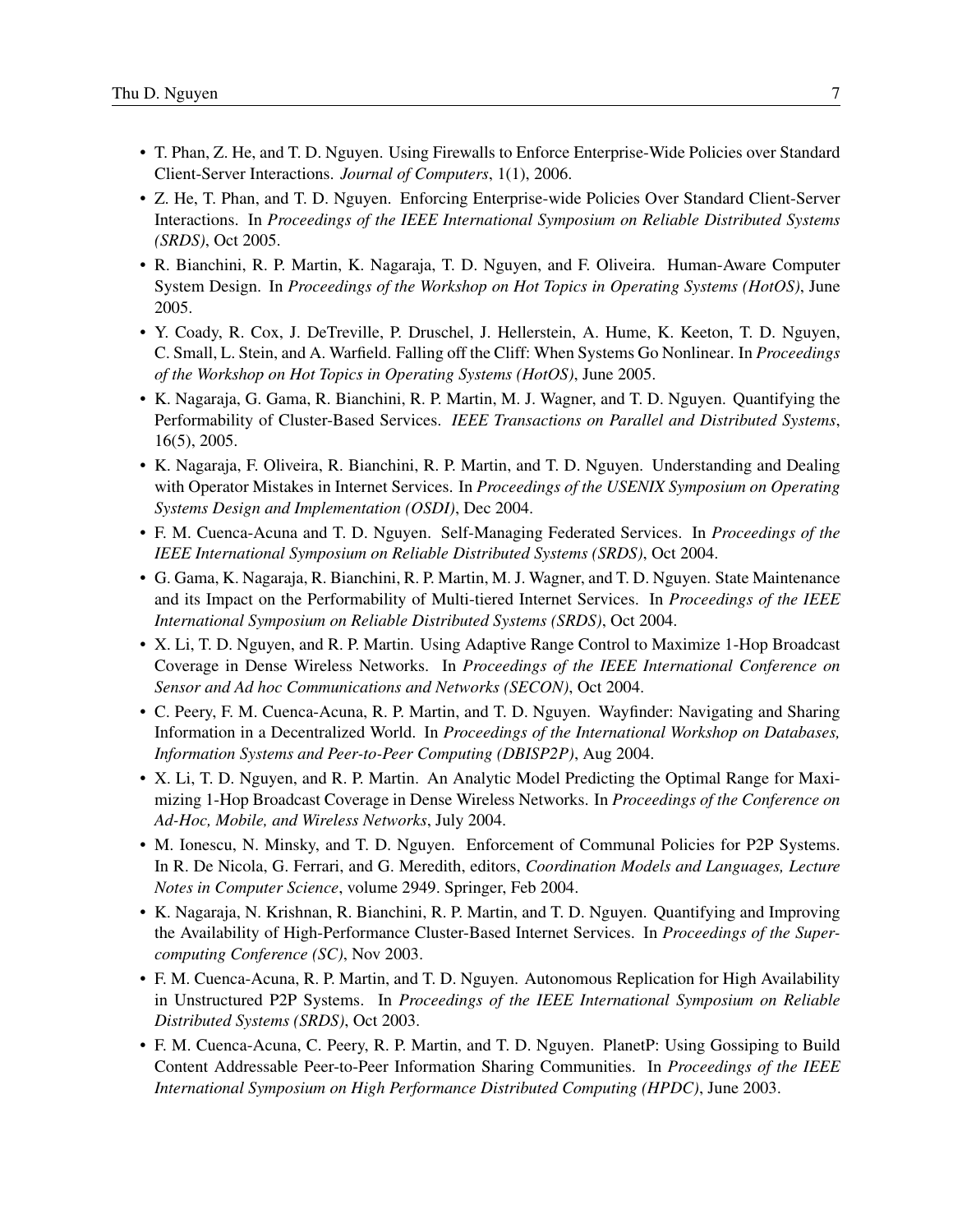- C. Fu, R. P. Martin, K. Nagaraja, D. Wonnacott, T. D. Nguyen, and B. G. Ryder. Compiler-directed Program-fault Coverage for Highly Available Java Internet Services. In *Proceedings of the International Conference on Dependable Systems and Networks (DSN)*, June 2003.
- K. Nagaraja, X. Li, R. Bianchini, R. P. Martin, and T. D. Nguyen. Using Fault Injection and Modeling to Evaluate the Performability of Cluster-Based Services. In *Proceedings of the USENIX Symposium on Internet Technologies and Systems (USITS)*, March 2003.
- K. Nagaraja, N. Krishnan, R. Bianchini, R. P. Martin, and T. D. Nguyen. Evaluating the Impact of Communication Architecture on the Performability of Cluster-Based Services. In *Proceedings of the International Symposium on High-Performance Computer Architecture (HPCA)*, Feb 2003.
- K. Nagaraja, R. Bianchini, R. P. Martin, and T. D. Nguyen. Using Fault Model Enforcement to Improve Availability. In *Proceedings of the Workshop on Evaluating and Architecting System dependabilitY (EASY)*, Oct 2002.
- F. M. Cuenca-Acuna and T. D. Nguyen. Text-Based Content Search and Retrieval in Ad-hoc P2P Communities. In *Proceedings of the International Workshop on Peer-to-Peer Computing, Lecture Notes in Computer Science*, volume 2376. Springer-Verlag, May 2002.
- T. Heath, R. P. Martin, and T. D. Nguyen. Improving Cluster Availability Using Workstation Validation. In *Proceedings of the ACM SIGMETRICS International Conference on Measurement and Modeling of Computer Systems*, June 2002.
- X. Ao, N. Minsky, and T. D. Nguyen. A Hierarchical Policy Specification Language, and Enforcement Mechanism, for Governing Digital Enterprises. In *Proceedings of the International Workshop on Policies for Distributed Systems and Networks*, June 2002.
- X. Li, R. P. Martin, K. Nagaraja, T. D. Nguyen, and B. Zhang. Mendosus: A SAN-Based Fault-Injection Test-Bed for the Construction of Highly Available Network Services. In *Proceedings of the Workshop on Novel Uses of System Area Networks (SAN)*, Feb 2002.
- F. M. Cuenca-Acuna and T. D. Nguyen. Cooperative Caching Middleware for Cluster-Based Servers. In *Proceedings of the International Symposium on High Performance Distributed Computing (HPDC)*, Aug 2001.
- T. Heath, R. P. Martin, and T. D. Nguyen. The Shape of Failure. In *Proceedings of the Workshop on Evaluating and Architecting System dependabilitY (EASY)*, July 2001.
- R. P. Martin, K. Nagaraja, and T. D. Nguyen. Using Distributed Data Structures for Constructing Cluster-Based Services. In *Proceedings of the Workshop on Evaluating and Architecting System dependabilitY (EASY)*, July 2001.
- T. D. Nguyen, C. Peery, and J. Zahorjan. DDDDRRaW: A Prototype Toolkit for Distributed Real-Time Rendering on Commodity Clusters. In *Proceedings of the International Parallel and Distributed Processing Symposium (IPDPS)*, May 2001.
- T. Heath, S. Kaur, R. P. Martin, and T. D. Nguyen. Quantifying the Impact of Architectural Scaling on Communication. In *Proceedings of the International Symposium on High-Performance Computer Architecture (HPCA)*, Jan 2001.
- F. Sultan, T. D. Nguyen, and L. Iftode. Scalable Fault-Tolerant Distributed Shared Memory. In *Proceedings of the Conference on Supercomputing (SC)*, Nov 2000.
- X. Ao, N. Minsky, T. Nguyen, and V. Ungureanu. Law-Governed Internet Communities. In *Proceedings of the International Conference on Coordination Models and Languages (COORDINATION)*, Sept 2000.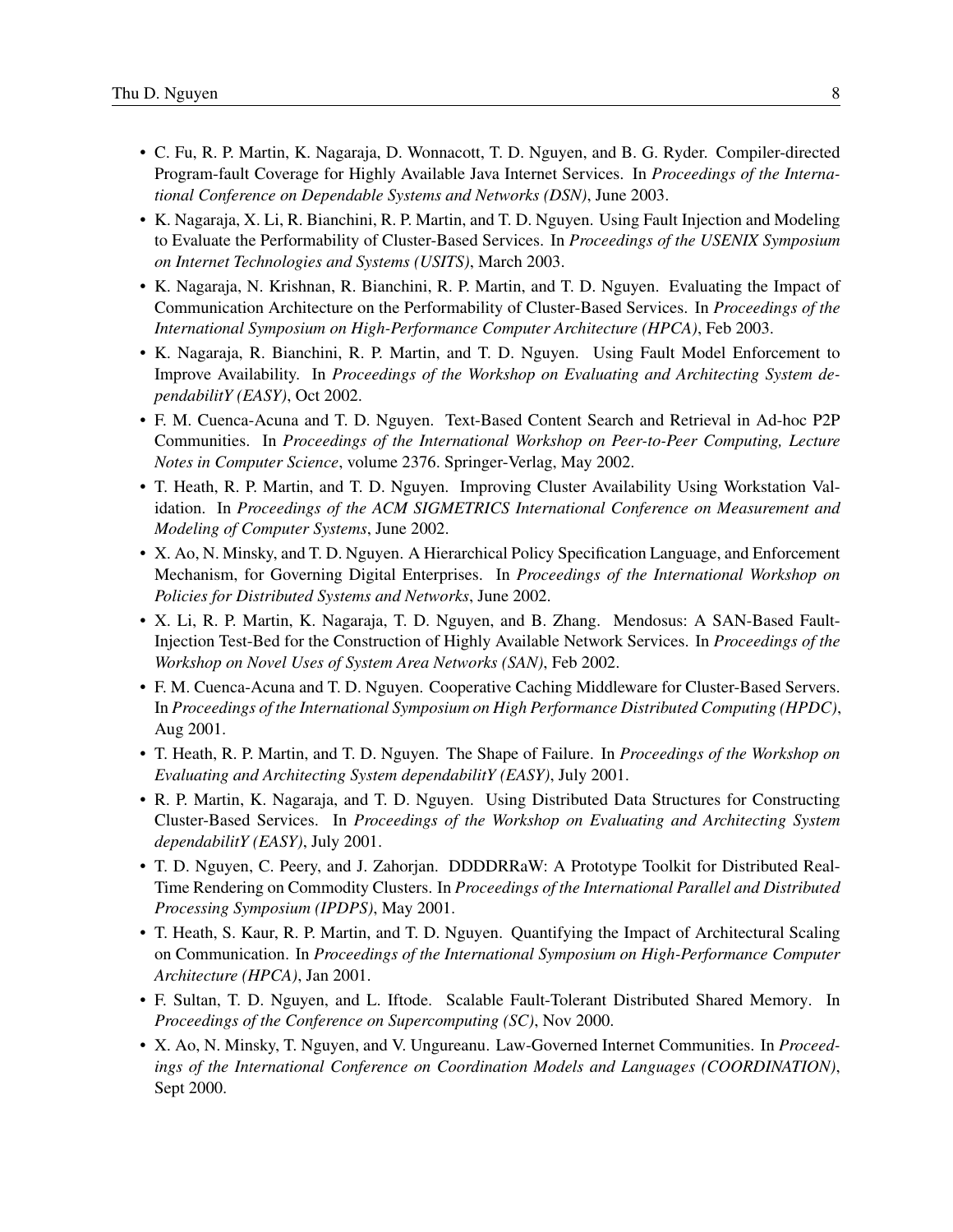- T. D. Nguyen and J. Zahorjan. Image Layer Decomposition for Distributed Rendering on NOWs. In *Proceedings of the International Parallel and Distributed Processing Symposium (IPDPS)*, May 2000.
- R. E. Anderson, T. D. Nguyen, and J. Zahorjan. Cascaded Execution : Speeding Up Unparallelized Execution on Shared-Memory Multiprocessors. In *Proceedings of the Merged IPPS/SPDP Symposium*, April 1999.
- T. D. Nguyen and J. Zahorjan. Scheduling Policies to Support Distributed 3D Multimedia Applications. In *Proceedings of the ACM SIGMETRICS/PERFORMANCE Joint International Conference on Measurement and Modeling of Computer Systems*, June 1998.
- T. D. Nguyen, R. Vaswani, and J. Zahorjan. Maximizing Speedup through Self-Tuning of Processor Allocation. In *Proceedings of the International Parallel Processing Symposium (IPPS)*, April 1996.
- T. D. Nguyen, R. Vaswani, and J. Zahorjan. Parallel Application Characterization for Multiprocessor Scheduling Policy Design. In D. G. Feitelson and L. Rudolph, editors, *Job Scheduling Strategies for Parallel Processing, Lecture Notes in Computer Science*, volume 1162. Springer-Verlag, April 1996.
- T. D. Nguyen, R. Vaswani, and J. Zahorjan. Using Runtime Measured Workload Characteristics in Parallel Processor Scheduling. In D. G. Feitelson and L. Rudolph, editors, *Job Scheduling Strategies for Parallel Processing, Lecture Notes in Computer Science*, volume 1162. Springer-Verlag, April 1996.
- T. D. Nguyen and Lawrence Snyder. Performance Analysis of a Minimal Adaptive Router. In K. Bolding and L. Snyder, editors, *Proceedings of the Parallel Computer Routing and Communication Workshop (PCRC), Lecture Notes in Computer Science*, volume 853. Springer-Verlag, May 1994.
- C. A. Thekkath, T. D. Nguyen, E. Moy, and E. D. Lazowska. Implementing Network Protocols at User Level. *IEEE/ACM Transactions on Networking*, 1(5), 1993.
- C. A. Thekkath, T. D. Nguyen, E. D. Lazowska, and E. Moy. Implementing Network Protocols at User Level. In *Proceedings of the ACM SIGCOMM Conference*, Sept 1993.
- E. Amoroso, T. D. Nguyen, J. Weiss, J. Watson, P. Lapiska, and T. Starr. Toward an Approach to Measuring Software Trust. In *Proceedings of the IEEE Symposium on Research in Security and Privacy*, May 1991.
- E. Amoroso and T. D. Nguyen. An Approach to Ada Compiler Acceptance Testing. In *Proceedings of the National Ada Technology Conference*, 1989.

### Graduate Student Advising

### Current PhD Students

• Ning Gu, Georgiana Haldeman, William Katsak, and Kuo Zhang.

### PhD Thesis Advisor

- Guangyan Hu, graduated 2020. Thesis: "Distributed Frameworks for Approximate Data Analytics."
- Ioannis Manousakis, graduated 2018. Co-advised by Ricardo Bianchini. Thesis: "Cooling Provisioning and Reliability Implications for Cost-Efficient Datacenters."
- Md E. Haque, graduated 2016. Co-advised by Ricardo Bianchini. Thesis: "Managing Tail Latency in Interactive Services for Multicore Servers."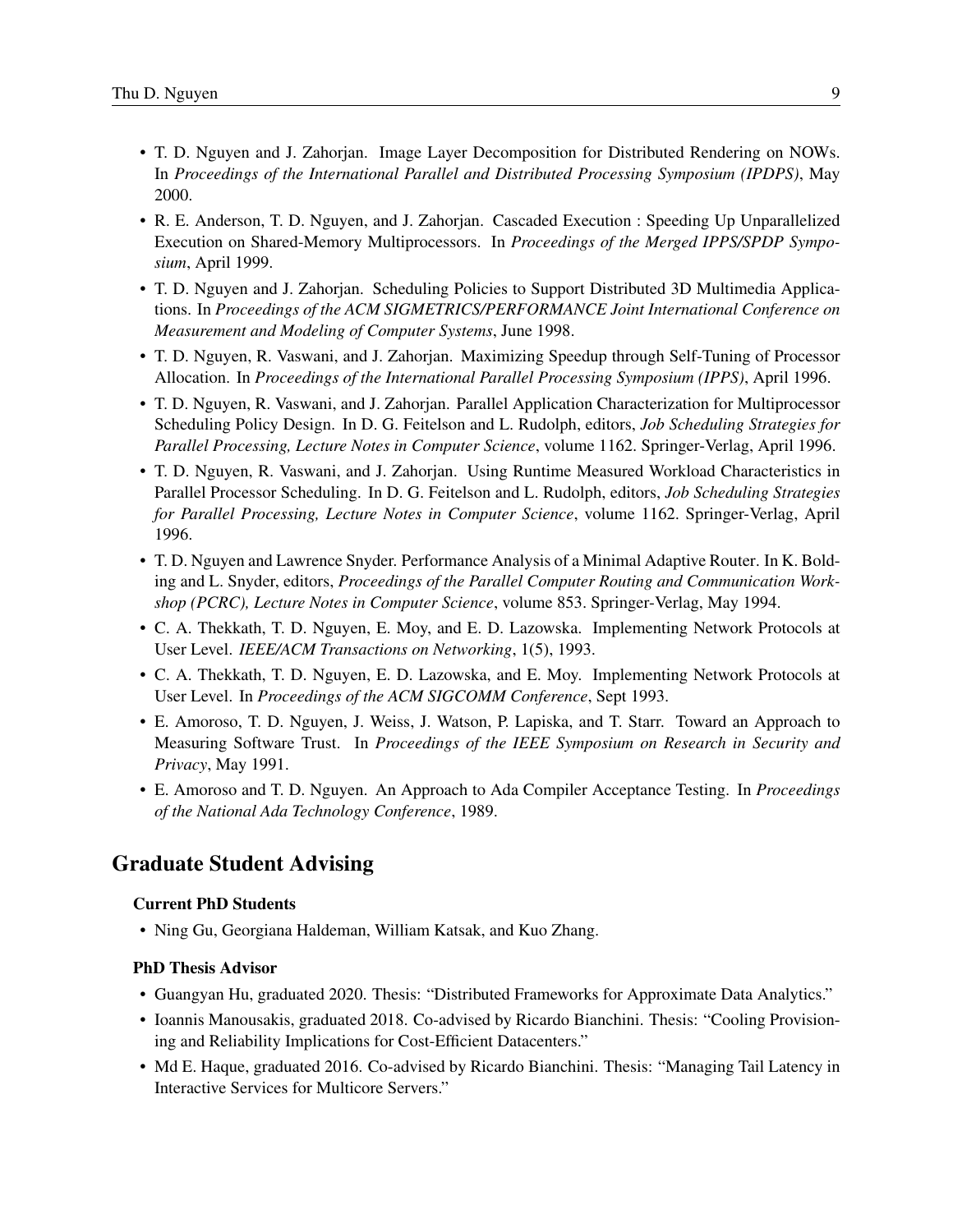- Cheng Li, graduated 2015. Co-advised by Ricardo Bianchini. Thesis: "Improving and Tuning the Performance of Server Systems."
- Andrew Tjang, graduate 2014. "Model-based Validation for Improving Availability of Internet Services."
- Kien Le, graduated 2012. Co-advised by Ricardo Bianchini. Thesis: "Managing Energy Usage and Cost Through Load Distribution in Multi-Data-center Services."
- Wei Wang, graduated 2012. Co-advised by Amelie Marian. Thesis: "Unified Structure and Content Search for Personal Information Management Systems."
- Christopher Peery, graduated 2009. Thesis: "Wayfinder: A Federated Information Sharing and Management System."
- Kiran Nagaraja, graduated 2005. Thesis: "A Systematic Approach to Quantifying and Improving the Availability of Internet Services."
- Francisco Matias Cuenca-Acunca, graduated 2004. Thesis: "A Probabilistic Approach to Building Large Scale Federated Systems."

#### PhD Thesis Committee Member

- Jan Vesely, graduated 2020. Thesis: "Integrating Accelerators in Heterogeneous Systems."
- Daniela Vianna, graduated 2019. Thesis: "Searching Heterogeneous Personal Data."
- Ana Paula Centeno, graduated 2019. Thesis: "Optimizing Task Scheduling in Emergency Departments."
- Hai Nguyen, graduated 2018. Thesis: "Exploring Security Support for Cloud-based Applications."
- David Menendez, graduated 2018. Thesis: "Practical Formal Techniques and Tools for Developing LLVM's Peephole Optimizations."
- Daehan Kwak, graduated 2017. Thesis: "Supporting Route Choices via Real-Time Visual Traffic Information and Counterfactual Arrival Times."
- Long Le, graduated 2017. Thesis: "Extracting Users in Community Question-Answering in Particular Contexts."
- Minji Wu, graduated 2016. Thesis: "Corroborating Information from Multiple Sources."
- John Austen, graduated 2015.
- Qingyuan Deng, graduated 2014. Thesis: "Active Low-Power Modes for Main Memory."
- Wei Zheng, graduated 2012. Thesis: "Experiment-based Management of Data Centers."
- Tin Lam, graduated 2012. Thesis: "Making SOA-based Systems Coherent and Trustworthy."
- Rekha Bachwani, graduated 2012. Thesis: "Preventing and Diagnosing Software Upgrade Failures."
- Fabio Oliveira, graduated 2010. Thesis: "Towards Mistake-Aware Systems."
- Chen Fu, graduated 2008. Thesis: "Improving Software Reliability Using Exception Analysis of Object Oriented Programs."
- Xiaoyan Li, graduated 2006. Thesis: "Characterizing and Accommodating Spatial Aspects of Wireless Networks."
- Eduardo Pinheiro, graduated 2005. Thesis: "Energy Conservation for Server Systems."
- Xuhui Ao, graduated 2004. Thesis: "A Hierarchical Model for Distributed Access Control Policies."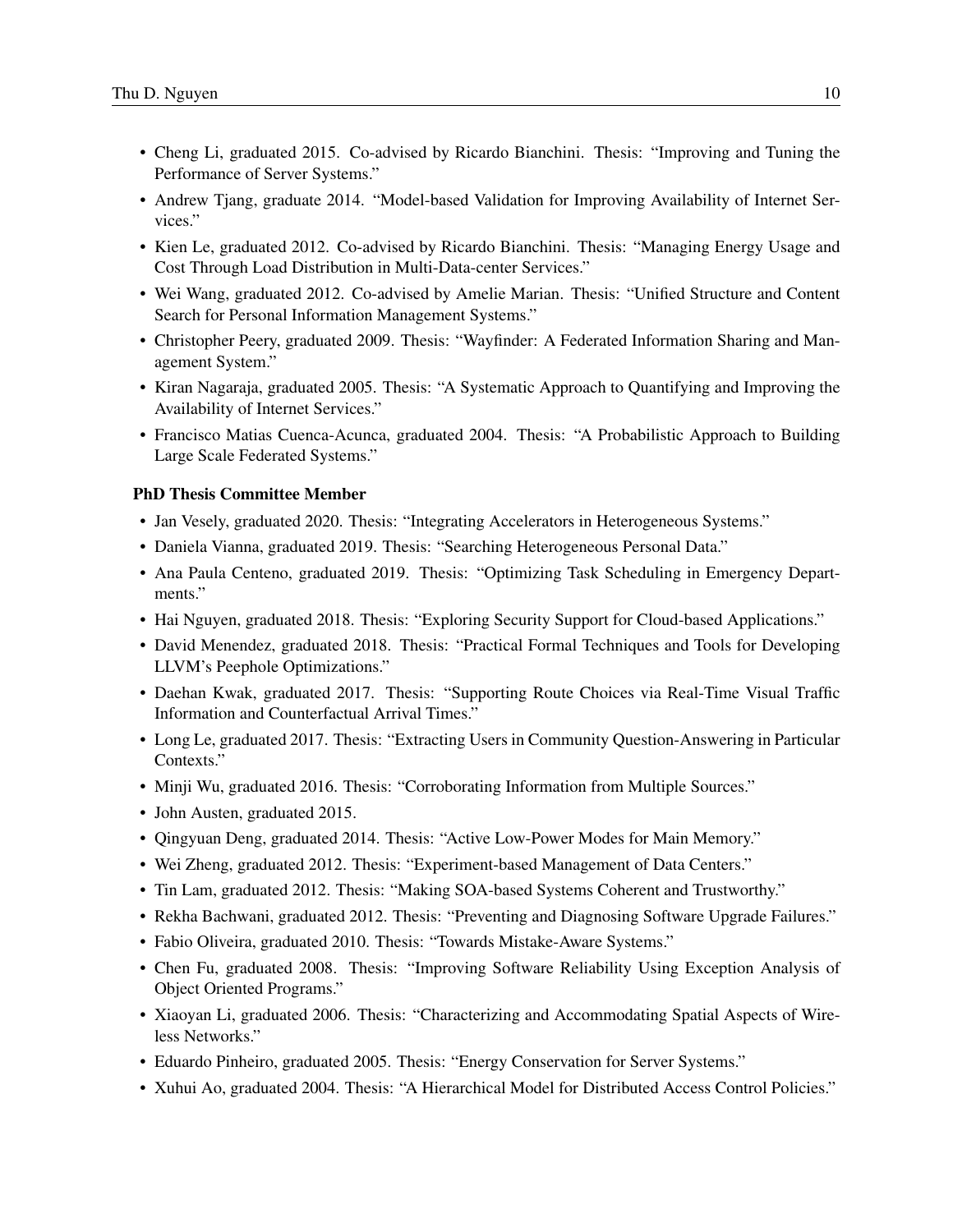- Sudeept Bhatnagar, graduated 2004. Thesis: "Distributed Admission Control in Core-Stateless Networks."
- Brian Davison, graduated 2002. Thesis: "The Design and Evaluation of Web Prefetching and Caching Techniques."
- Safiullah Faizullah, graduated 2001. Thesis: "Measuring and Pricing the Delivered QoS in QoSenabled Internetworks."

#### MS Thesis Advisor

- Longhao Shu, graduated 2014. Thesis: "The Design and Implementation of Cloud-Scale Live Migration."
- Zhijun He, graduated 2004. Thesis: "Enforcing Enterprise-wide Policies Over Standard Client-Server Interactions."
- Samian Kaur, graduated 2001. Thesis: "Performability Modeling and Analysis of Fault Tolerance Support in Communication Protocols."

#### MS Thesis Committee Member

- Bharath Pichai, graduated 2013. Thesis: "Architectural Support for Virtual Memory in GPUs."
- Aparna Vaikuntam, graduated 2012. Thesis: "Ads in Mobile Applications."
- Viswanathan Vaidyanathan, graduated 2012. Thesis: "Characterization of TLB and Page Allocation Behavior on Modern Processors."

### Professional Activities

#### Conferences and Workshops

- 2021 IEEE International Conference on Cloud Engineering (IC2E), PC.
- 2021 The Web Conference (previously WWW), PC Senior Member.
- 2021 ACM Technical Symposium on Computer Science Education (SIGCSE), PC Member for Workshops.
- 2020 IEEE International Conference on Distributed Computing Systems (ICDCS), PC.
- 2019 IEEE International Conference on Distributed Computing Systems (ICDCS), PC.
- 2019 IEEE International Symposium on the Modeling, Analysis, and Simulation of Computer and Telecommunication Systems (MASCOTS), PC.
- 2019 International Green and Sustainable Computing Conference (IGSC), PC.
- 2018 IEEE International Conference on Distributed Computing Systems (ICDCS), PC.
- 2018 International Green and Sustainable Computing Conference (IGSC), PC.
- 2018 IEEE International Symposium on the Modeling, Analysis, and Simulation of Computer and Telecommunication Systems (MASCOTS), PC.
- 2018 International Conference on Architectural Support for Programming Languages and Operating Systems (ASPLOS), External Review Committee.
- 2018 IEEE International Conference on Cloud Engineering (IC2E), PC.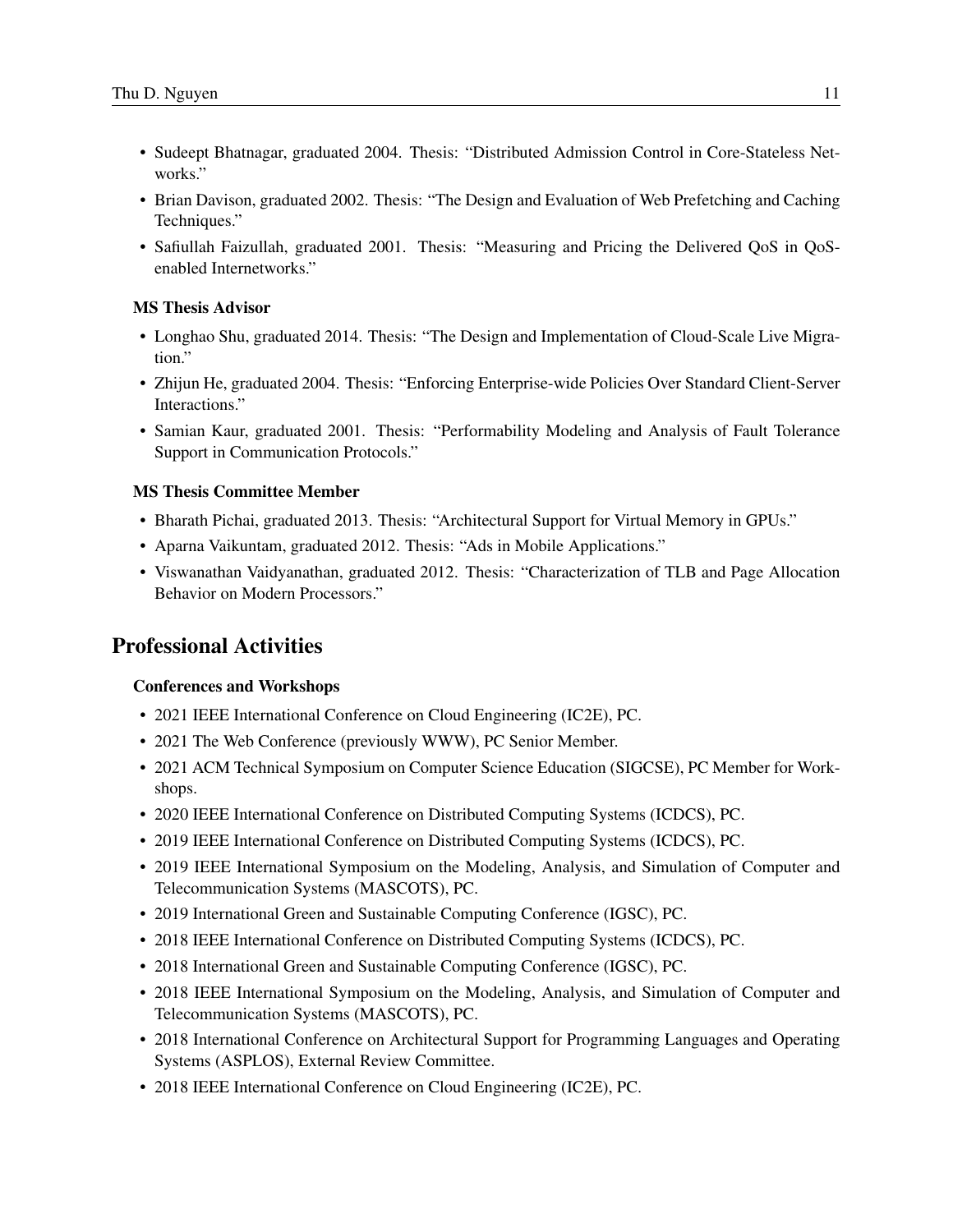- 2017 IEEE International Symposium on the Modeling, Analysis, and Simulation of Computer and Telecommunication Systems (MASCOTS), PC.
- 2017 ACM SIGOPS Asia-Pacific Workshop on Systems (APSys), PC.
- 2017 IEEE International Conference on Distributed Computing Systems (ICDCS), PC.
- 2017 Greenmetrics Workshop 2017, Co-organizer.
- 2017 Summit on Scalability and Diversity in Computer Science Education 2017, Co-organizer.
- 2017 Workshop on Big Data and Cloud Performance (DCPERF), PC member
- 2017 IEEE International Conference on Cloud Engineering (IC2E), PC.
- 2016 International Green and Sustainable Computing Conference (IGSC), PC.
- 2016 IEEE Workshop on Big Data for Cloud Operations Management (BDCOM), PC.
- 2016 International Workshop on Big Data and Cloud Performance (DCPerf), PC.
- 2016 IEEE RIVF International Conference on Computing and Communication Technologies, PC.
- 2016 International Conference on Architectural Support for Programming Languages and Operating Systems (ASPLOS), External Review Committee.
- 2015 Workshop on Content-Centric Networking (CCN), PC.
- 2015 International Green and Sustainable Computing Conference (IGSC), PC.
- 2015 Workshop Heterogeneous and Unconventional Cluster Architectures and Applications (HU-CAA), PC.
- 2015 Journal Special Issue of Concurrency and Computation, Practice and Experience (CCPE) on Heterogeneous and Unconventional Cluster Architectures and Applications (HUCAA), Review Board.
- 2015 International Symposium on Modeling, Analysis and Simulation of Computer and Telecommunication Systems (MASCOTS), PC.
- 2015 International Conference on Supercomputing (ICS), PC.
- 2015 IEEE Workshop on Cloud Analytics (IWCA), PC.
- 2015 IEEE International Conference on Cloud Engineering (IC2E), PC.
- 2015 International Conference on Architectural Support for Programming Languages and Operating Systems (ASPLOS), External Review Committee.
- 2014 ACM Symposium on Cloud Computing (SoCC), PC.
- 2014 International Green Computing Conference (IGCC), PC.
- 2014 International Conference on Parallel Processing (ICPP), PC.
- 2014 SIGMETRICS Conference, PC.
- 2014 GreenMetrics Workshop, Co-organizer.
- 2014 & 2013 Annual Symposium on Information Assurance (ASIA), PC.
- 2013, 2012, 2010, 2009, 2008 IEEE RIVF International Conference on Computing and Communication Technologies, PC.
- 2012 Power Grid-Friendly Workshop, PC.
- 2010 Secure Knowledge Management Workshop (SKM), Web Chair & PC.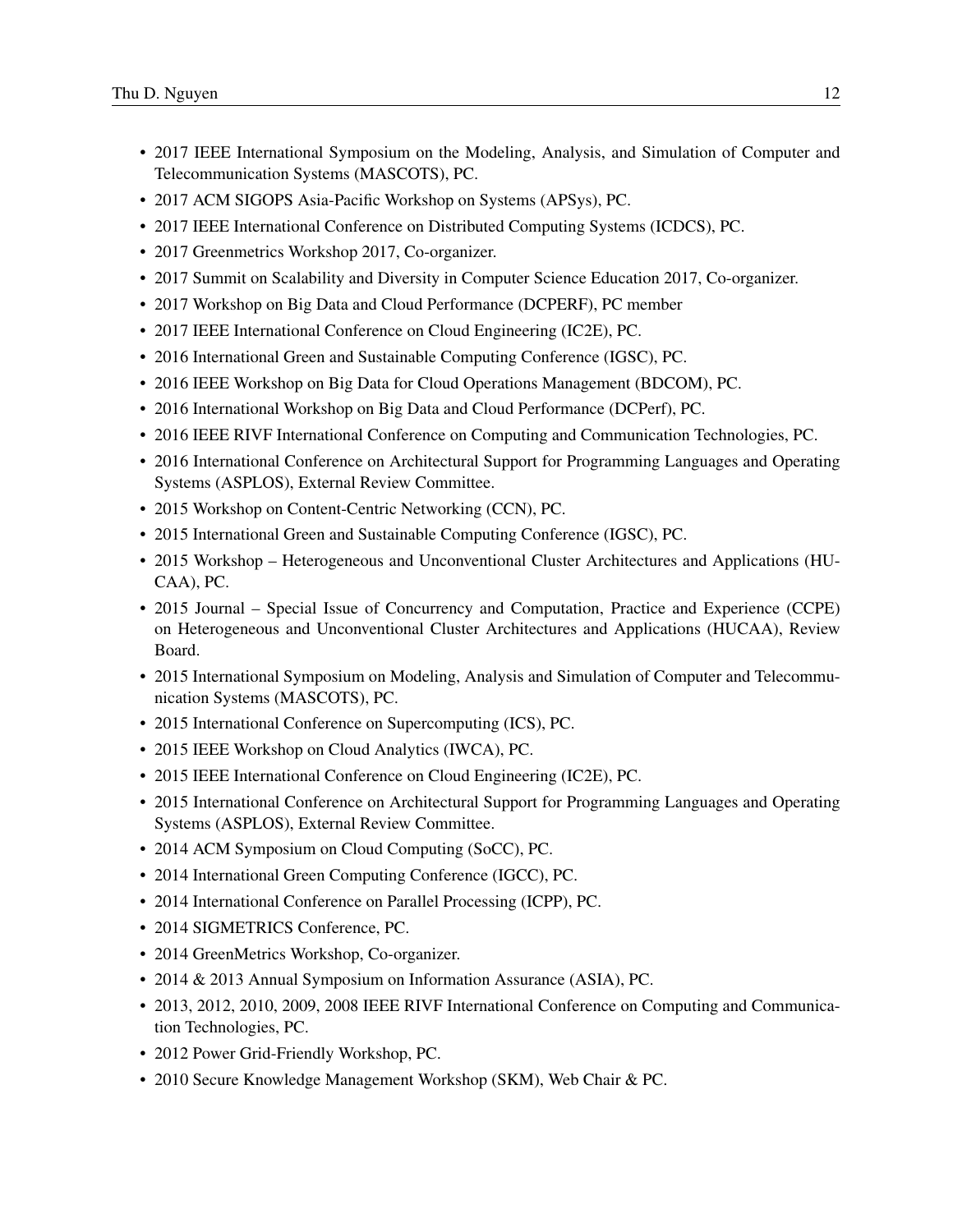- 2009 Personal Information Management Workshop (PIM), PC.
- 2009 International Conference on Dependability (DEPEND), PC.
- 2008 International Conference on Dependable Systems and Networks (DSN), PC.
- 2007 International Conference on Distributed Computing Systems (ICDCS), PC.
- 2006 International World Wide Web Conference (WWW), PC.
- 2006 International Conference on Parallel and Distributed Systems (ICPADS), PC.
- 2005 International Conference on High Performance Computing and Communications (HPCC), PC.
- 2005 Workshop on Information Retrieval in Peer-to-Peer Networks, PC.
- 2005 International Workshop on Adaptive and Self-Managing Enterprise Applications (ASMEA), PC.
- 2005 Workshop on Cluster Security, the Paradigm Shift (ClusterSec), PC.
- 2004 Workshop on Information Retrieval in Peer-to-Peer Networks, PC.
- 2004 International Workshop on Databases, Information Systems and Peer-to-Peer-Computing, PC.
- 2003 International Conference on Parallel Processing (ICPP), PC.
- 2002 & 2001 International Conference on Computer Communications and Networks (ICCCN), PC.
- 2002 Workshop on Self-Healing, Adaptive and self-MANaged Systems (SHAMAN), PC.
- 2002 & 2001 Workshop on Evaluating and Architecting System dependabilitY (EASY), PC.

#### NSF Proposal Review

• Member of NSF Panels 2014, 2006, 2005, 2003, 2002.

#### Publication Review

- Journals and Magazines: IEEE Transactions on Parallel and Distributed Systems (TPDS), IEEE Transactions on Computers (TC), IEEE Transactions on Cloud Computing (TCC), IEEE/ACM Transactions on Networking (ToN), IEEE Internet Computing, ACM Computing Surveys, Computer Networks, Concurrency and Computation: Practice and Experience (CCPE), among others.
- Conferences: SIGCSE, DSN, ISCA, SIGMETRICS, HPCA, SenSys, USENIX Technical Conference, ICDCS, among others.

## Teaching

#### Undergraduate Classes

- CS 111: Introduction to Computer Science.
- CS 211: Computer Architecture.
- CS 214: Systems Programming.
- CS 415: Compilers.
- CS 416: Operating System Design.

#### Undergraduate Research

• Supervised over 15 undergraduate students in different research projects.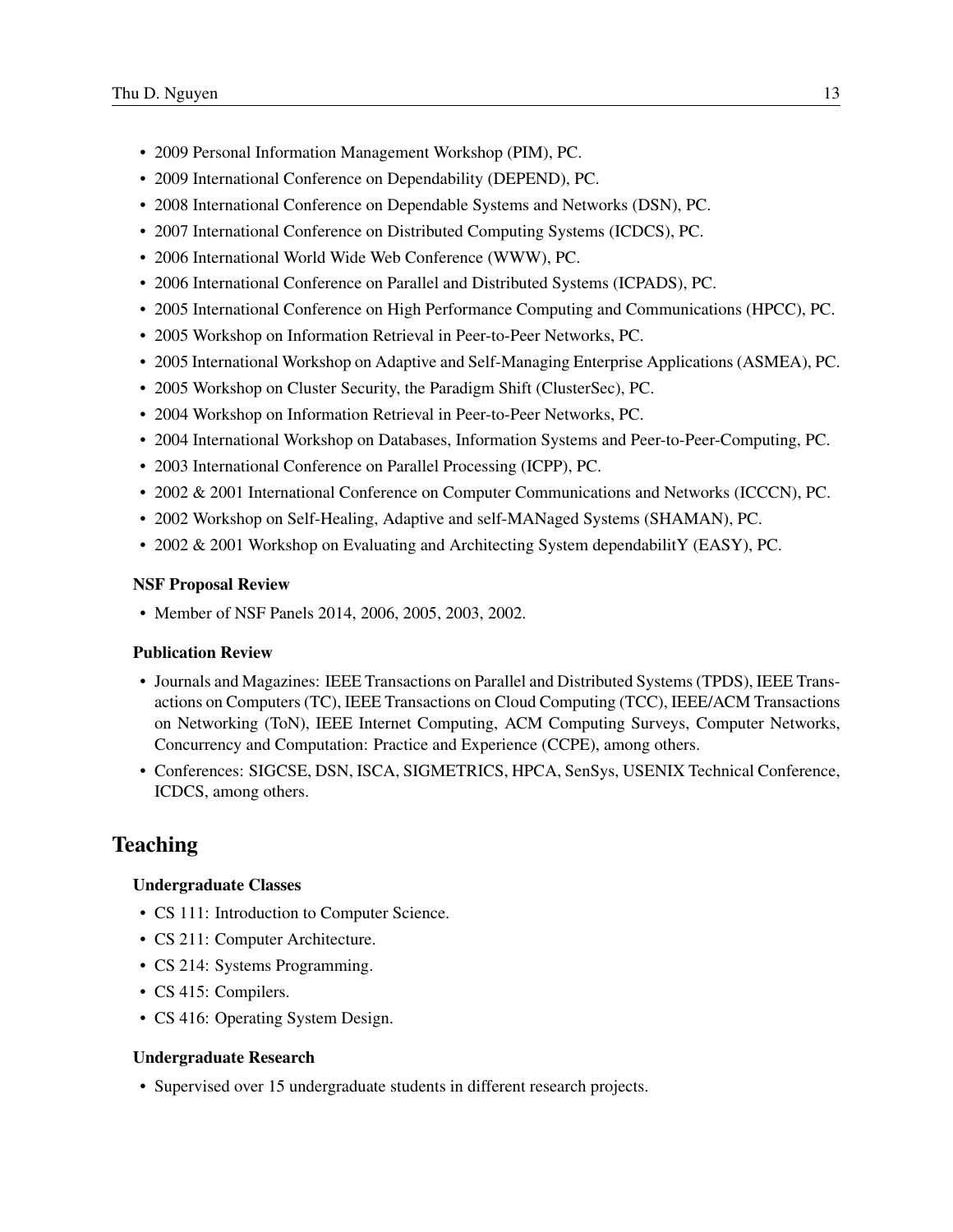#### Graduate Classes

- CS 505: Computer Structures.
- CS 519: Operating Systems Theory.
- CS 528: Parallel Numerical Computing.
- CS 545: Distributed Systems.
- CS 553: Design of Internet Services.
- CS 671: Seminar: Secure Computing in the Post PC-World.
- CS 672: Seminar: A World Without Servers. Joint with Liviu Iftode.

## Curriculum and Community Development

- Co-leading the creation of an interdisciplinary undergraduate program in data science offering a certificate, minor, and major.
- Participating in an NSF funded project to develop and provide professional development for high school CS teachers and administrators.
- Collaborating with local high school to create a CS class that can earn college credits at Rutgers.
- Co-organizing a New Jersey Summit on Scalability and Diversity in CS Education that has taken place annually since 2016.
- Participated in the creation of the Douglass-SAS-DIMACS Living-Learning Community (LLC) for Women in Computer Science (http://archive.dimacs.rutgers.edu/CSLLC/) in 2016. Co-faculty-advisor for students in the LLC from 2016–present.
- Member of Steering Committee for creation of Minor in Intelligence Studies.
- Participated in creation of MS in Data Science program.
- Co-led a major redesign and expansion of MS program in 2014; grew program from  $\sim$ 50 to  $\sim$ 225 students.
- Led the development of tracks in CS undergraduate majors as Chair of the Undergraduate Curriculum Committee. Key motivation is to broaden the undergraduate program, allowing wider selection of advance elective classes constituting different specialties within CS, while preserving an important core CS foundation.
- Participated in the creation of the undergraduate CAVE (Collaborative Academic Versatile Environment) and HackerSpace. Participated in redesign of CS labs. Motivation is to create a strong undergraduate community, and support free-form learning and exploration.
- Created new undergraduate Systems Programming class (CS 214) and co-developed the class with Pradip Hari. This class seeks to teach students the relationship between a higher-level language such as C to the underlying computing hardware, as well as pragmatic software engineering skills such as building modularized code constructions with carefully designed interfaces, and use of tools such as source code revision control and debuggers. This class is a prerequisite for Operating Systems Design and Database Systems Implementation. Enrollment has grown to approximately 120-150 students per semester (both Fall and Spring).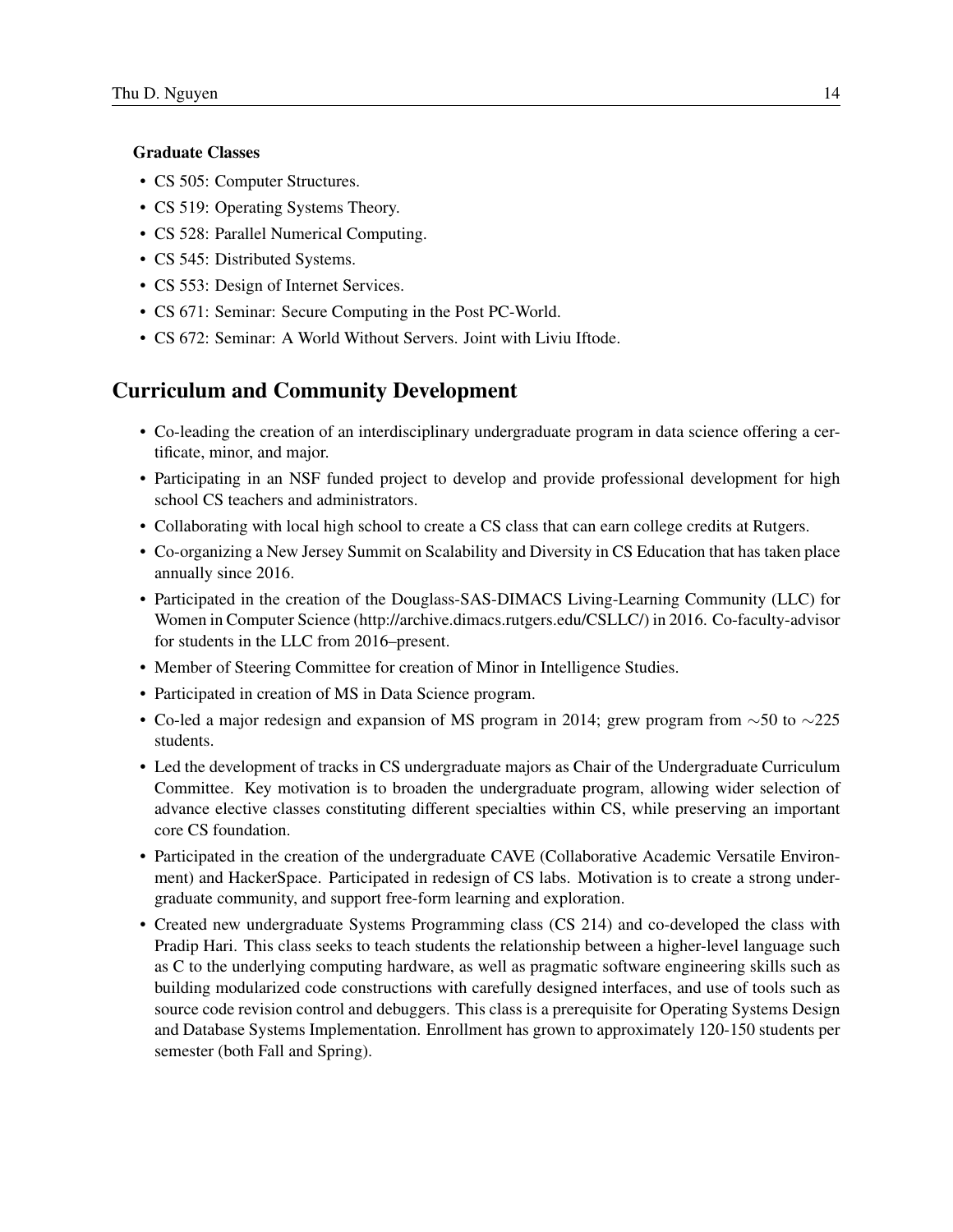- Redesigned undergraduate Computer Architecture class (CS 211) together with Christopher Peery to be synergistic with CS 214. The redesigned class teaches students how current computing hardware is designed from the level of transistors up, and how programs written in a higher level language is compiled into Assembly, and then ultimately machine code for execution on the hardware. This is a required class that now has enrollment of approximately 160 students per semester (both Fall and Spring).
- Participated in the creation of new undergraduate Software Methodology class (CS 113, which has evolved into CS 213).
- Undergraduate Operating Systems Design (CS 416):
	- Introduced projects requiring exploration and modification of the Linux kernel.
	- Obtained University funding for and participated in design of a Virtual Operating Systems Laboratory to support Linux-based projects – joint with Don Smith and DCS LCSR. This system has now evolved into a VM-based system.
- Participated in effort to decrease number of students failing or withdrawing from the undergraduate Introductory class (CS 111). Continuing to participate in design of a bridge class between the nonmajor introductory class (CS 110) and CS 111 to allow students without a CS background to transition to the CS major.
- Coordinator of undergraduate program scheduling and logistics (e.g., handling rapidly growing enrollment, including discussions with students and parents about challenges in registering for CS classes) as part of Associate Chair duties.
- Redesigned graduate Computer Architecture class (CS 505).
- Redesigned graduate Operating Systems class (CS 519) joint with Liviu Iftode.
- Created graduate Distributed Systems class (CS 545) joint with Liviu Iftode.
- Created graduate Advanced Computer Architecture (CS 507) joint with Liviu Iftode.

# Publicly Available Research Artifacts

- Detailed data for operator benchmark experiments, including experiment setup and all logged data. (Experiments and results described in OSDI 2004 paper: "Understanding and Dealing with Operator Mistakes in Internet Services.") http://vivo.cs.rutgers.edu/op results/.
- Mendosus: Fault Injection and Network Emulation for Commodity Clusters software package. http://vivo.cs.rutgers.edu/mendosus.html.
- Contributed package for monitoring program behavior using the Intel processor counters to the Jikes Research Virtual Machine for Java programs. http://jikesrvm.sourceforge.net/.

# Recent Service to the Department of Computer Science

- Chair, AY 2017–2019.
- Associate Chair, AY 2012–2017.
- Chair of Academic Planning Committee, AY 2012–2017.